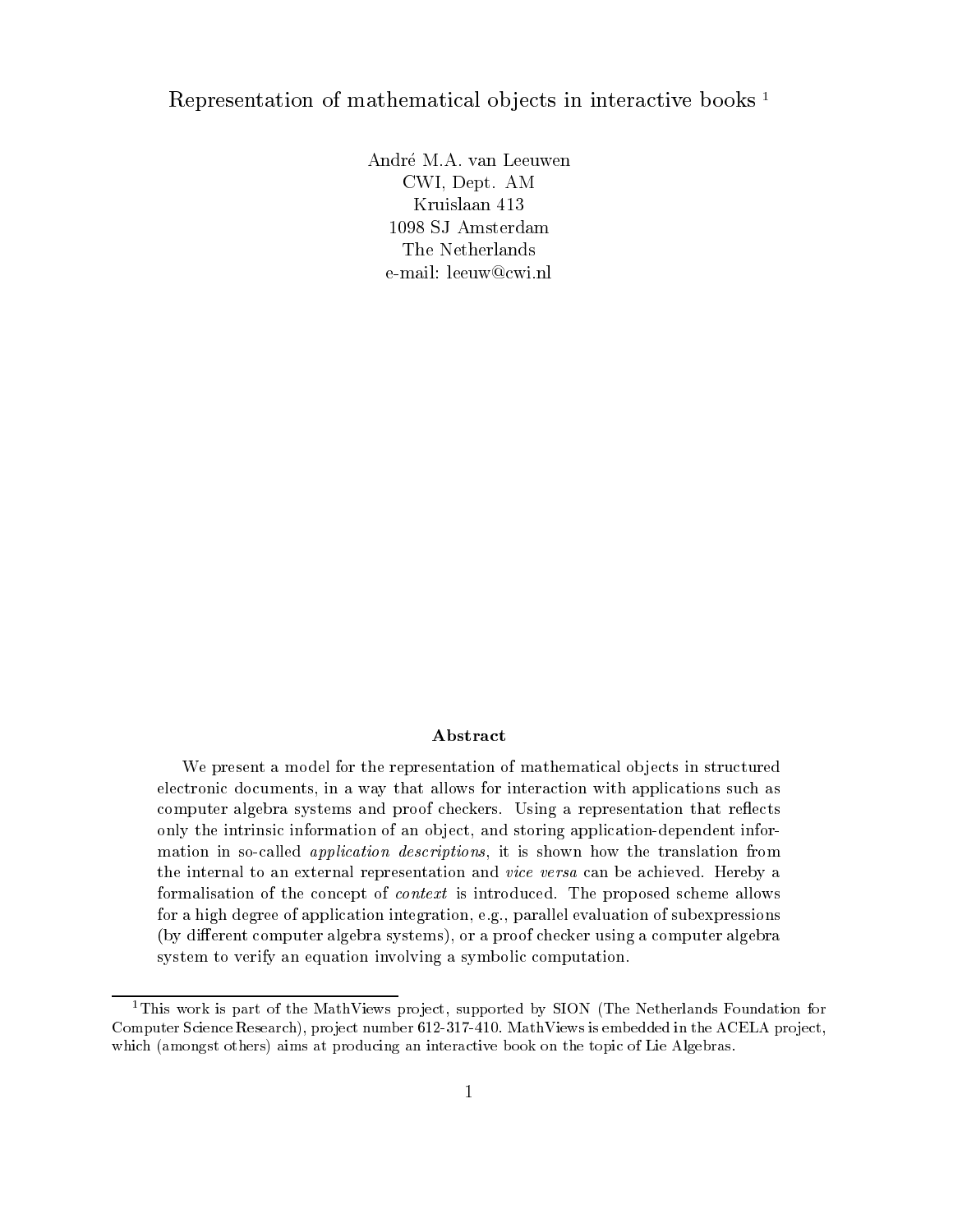#### 1 Introduction

Nowadays powerful workstations with high resolution graphical displays are quite com mon. This, and the continuing development of high level mathematical software such as computer algebra systems and proof checkers, have led us to the idea of developing a new (instructional) tool, the *interactive book*.

An interactive book combines the functionality of introducing mathematics to the reader with offering him a playground to test and explore his understanding of the topics just learned. As opposed to reading an ordinary paper copy of a book, an interactive book offers the reader an environment in which he can actively manipulate parts of the book. This manipulation is not limited to actions the author has catered for nor is it restricted to the use of a fixed set of applications. The reader is free to experiment with the material offered and is allowed, and indeed encouraged, to use whatever functionality is present. This functionality consists of the combined functionality offered by the set of applications that are connected to the system

The natural hypertext structure of mathematical knowledge will be reflected in the structure of interactive books, allowing the reader to travel through a book in several directions. Thus, the reader can develop insight into the nature of mathematics by seeing how things fit into each other and by noticing the interdependency of matters.

We feel that this approach is more promising than building upon existing paradigms like Mathematica Notebooks; an introduction to notebooks can be found in  $[Fultz93]$ . A more extensive description of interactive books can be found in [Cohen94].

The following list of examples give us an idea of the possibilities offered by interactive books

- The ability to perform any kind of meaningful action on elements of the book such as evaluating an expression, plotting a graph of a function, checking a step in a proof.
- Adaptive level of treatment. For example, let the reader decide to which extent the steps of a proof will be broken down into smaller steps
- Active examples. The reader is allowed to change certain values in an example, which results in the automatic recomputation of all dependent values
- User-defined (2 dimensional) notation for mathematical concepts. This notation is not only used for displaying information but also pertains to user input
- Interpretation of mathematical notation as part of a programming language. A description of an algorithm using pseudo code can be executed on a user supplied problem
- Guided exercises. Hints, like showing the paragraphs containing the necessary theorems and algorithms, or listing the available operations (directed at solving the problem) can be provided at the click of a mouse.

<sup>-</sup> In the context of this paper the notion of interactive book is restricted to the discipline of mathematics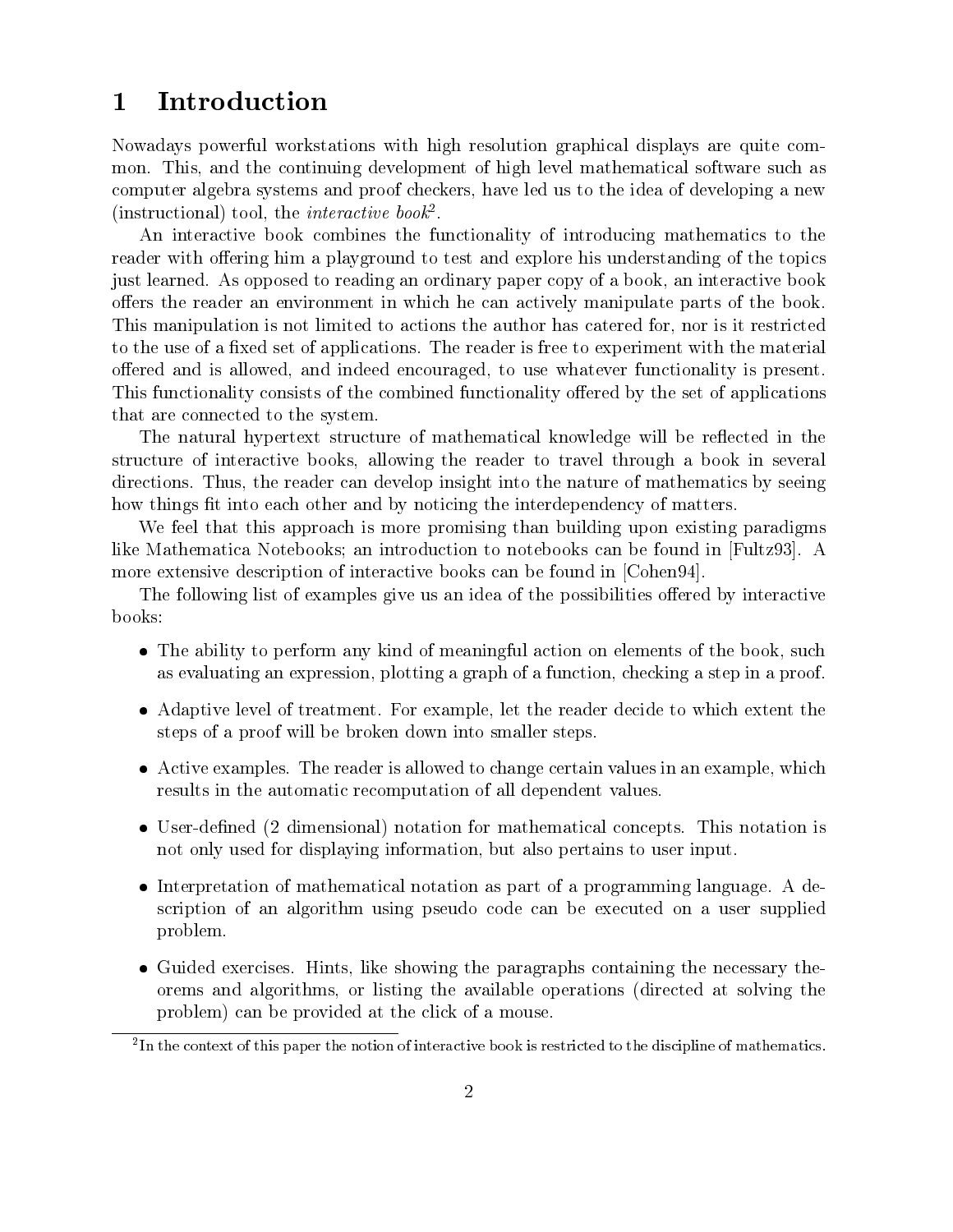All the actions to be applied on (parts of) an interactive book are carried out by a dynamic set of applications The software that is used to run an interactive book from now on tentatively called the system, basically provides the infrastructure needed to connect these applications to the book. Moreover, it includes an editor/viewer that takes care of all user interaction and comprises a set of databases which contain the models used to represent knowledge as well as the knowledge thus represented

As we will see in the sequel, the way mathematical knowledge is represented in the system is different from that used by an application. Hence we can speak about an *internal* representation, to distinguish from the various external representations that are required to communicate with the applications

The main problem of interaction with the reader or with these socalled external appli cations is how to transform the internal representation into an external one and vice versa Obviously the system needs to contain an adequate description of these external formats This and other knowledge will be stored in so-called *application descriptions*. However, we will see that more is needed. Our solution involves a formalisation of the concept of *context*. Context represents the active set of knowledge that is available at a certain moment; it is the key that allows the system to correctly interpret the information it is offered.

By extending the system's knowledge about applications to include qualitative information besides functional information, it can decide which application to use for a specific task, or break down a task in a number of subtasks each suited for a specific application. As the system will thus be able to show some intelligent behaviour, it can also offer its services to the connected applications. A proof checker encountering a symbolic computation can recognise this as a hard task to perform by itself and ask the system to relegate its evaluation to an application that is better suited for the task viz a computer algebra system

The paper is organised as follows. Section 2 introduces our use of the notions *object* and *view*. Section 3 describes the notions of internal representation, application description and *mathematical database*. Section 4 then explains how *context* fits into our model, and section 5 presents an example, showing how the presented model can be put to use. Finally, section 6 lists some of our ideas that still need more elaboration to be incorporated into our model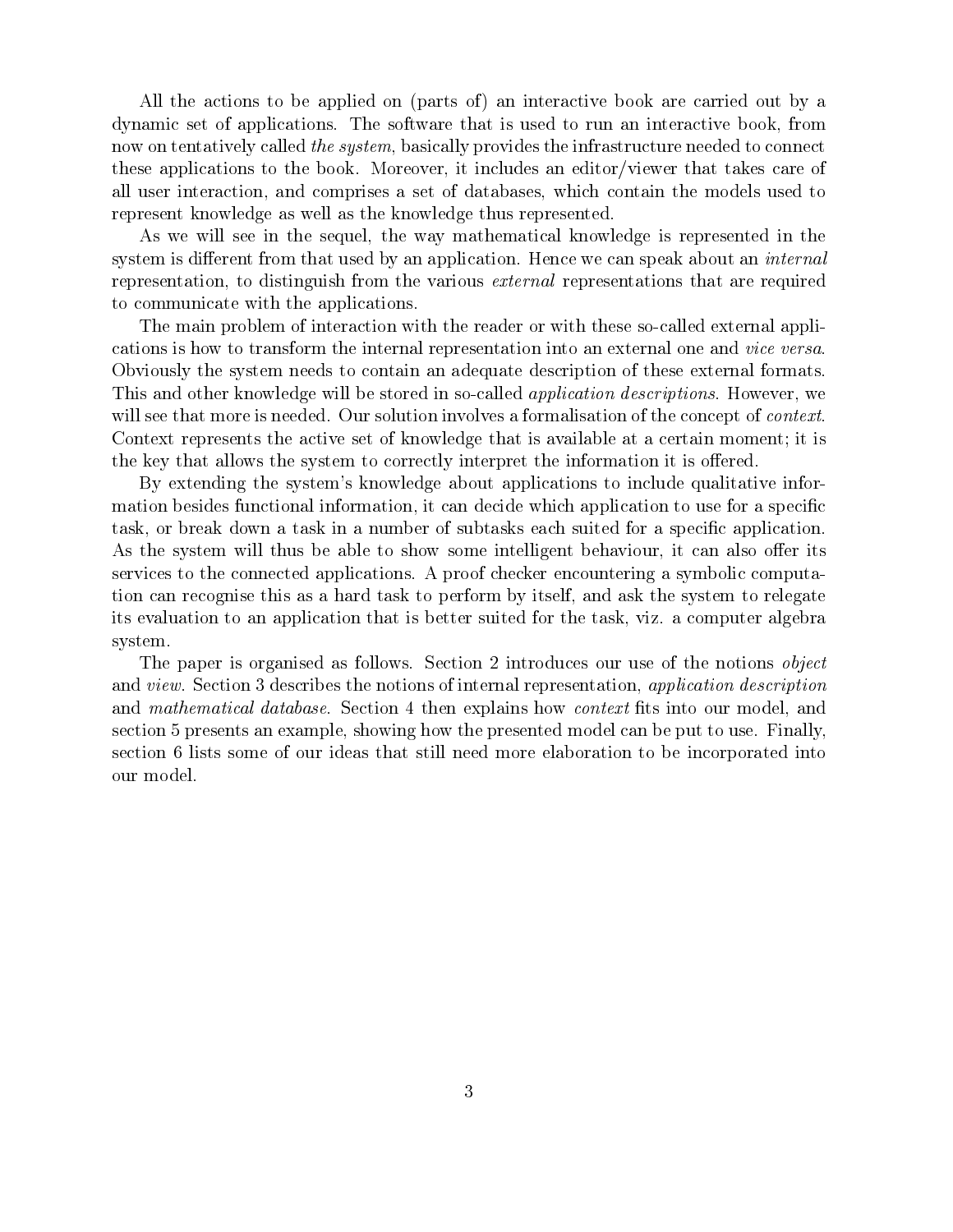#### $\boldsymbol{2}$ Preliminary notions

#### $2.1$ **Objects**

Books on mathematics contain many different entities, which we all designate as objects. In this paper we use the term *objects* to refer to mathematical objects only, i.e., we exclude objects such as chapters, sections, paragraphs, and so on. Examples of mathematical objects are expressions, formulae, functions, definitions, theorems, proofs, algorithms, ...

The idea that our notion of objects includes items like definitions and proofs, at first thought might seem somewhat strange. However, keep in mind that the system should enable us to use all kinds of mathematical applications This includes programs like formal proof checkers the expressions to be evaluated by this type of program are proofs to be checked, definitions that need to be expanded, etc.

**Remark:** our view on formal mathematics is influenced by ideas used in the development and implementation of the Automath system; a survey of the Automath project is presented in De Bruijn As an example consider Automaths view on the concept proof of the implication A - B It is seen asa map taking a proof of A as argument and returning a proof of  $B$  as a result. The analogy with ordinary functions acting on ordinary objects is clear proof classes serve as domains logical derivations result from evaluating function calls

# 2.2

When writing a book authors choose a notation to refer to these objects that suits their needs. Depending on their background and the intended use of an object, they may use different conventions to denote the objects and display the structure of an object. In other words, we use a *visual representation* of an (abstract) object. Figure 1 shows some examples of different representations for the same abstract object. We call each representation of an object a *view* on the object. Though people have preferences regarding their own view on a certain object, they are able to deal with other views quite well.

$$
\begin{bmatrix} \bar{A} \quad & A^c \quad & \mathtt{set-complement-of}(A) \end{bmatrix}
$$

Figure 1: Some user views on an expression denoting the complement of a set  $A$ 

This is not true of an application: it needs to be addressed in its own well-defined language, which is often rigid in the sense that it accepts only one unique representation of an object we call this representation the application- the application-  $\mathcal{L}_{\mathbf{p}}$ and 3 show some applications' views on an equation and on a theorem. As can be seen from these examples the user's view on an object is in general quite different from that of the applications. Different applications need different information to perform their task,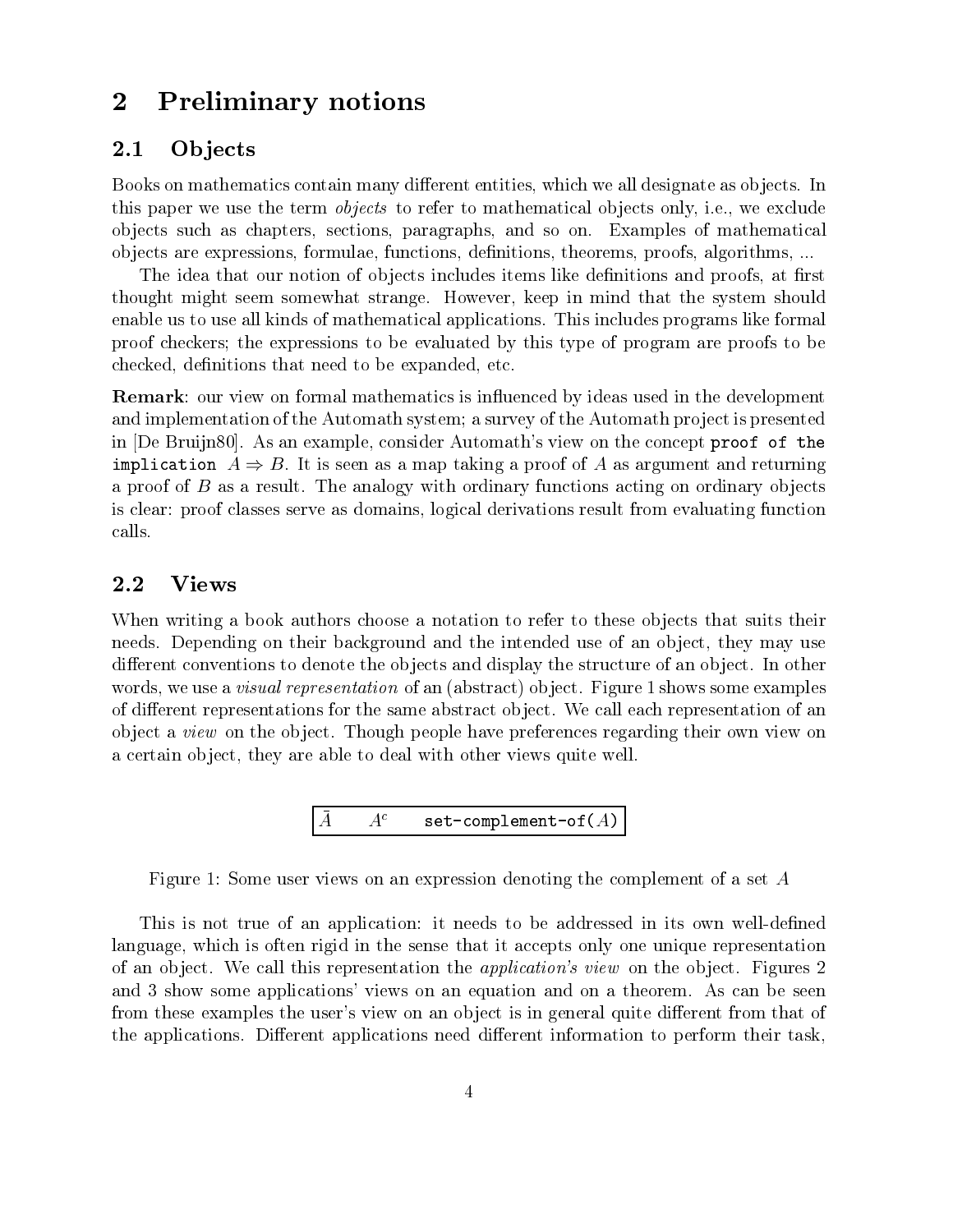and applications rely more heavily on the structure of objects, which is expressed in their views This observation leads us to the main topics to be addressed in this paper

- What information is needed to be able to generate each view?
- $\bullet$  How do we generate a specific view using this information?
- $\bullet$  How do we infer this information from a specific view?

$$
\sum_{i=0}^{n} x^{i} = \frac{1 - x^{n+1}}{1 - x}
$$
\n
$$
\sqrt{\left[\sum_{i=0}^{n} x^{i} = \frac{1 - x^{n+1}}{1 - x} \right] \cdot \left[\sum_{i=0}^{n} x^{i} = \frac{1 - x^{n+1}}{1 - x} \right]}
$$
\n
$$
\text{sum}(x^{i}, i = 0..n) = (1 - x^{n+1}) / (1 - x)
$$

rigure 2: Display", ELEA, and Maple views on an equation.

Let hA- - - - - i be an associative algebra over a field  $k$ . Define a bracket operator is a contract of the state of the state of the state of the state of the state of the state of the st x- y  x y y x Then hA- - - - - - i is a Lie algebra over  $k$ .

 $[A:SetType];$   $[+:BinOpType A];$  ElementOf A -UnOpType A  $[*:BinOpType A]; [k:FieldType];$  $[M:MapType$  (SetOf k) A A]; IsAlgebra A - k M - IsLieAlg A - brkt A - k M

Figure 3: Display and (simplified) Lego views on a theorem.

#### $\bf{3}$ Representing mathematical objects

The first topic mentioned above concerns the representation of objects. In order to decide what a good representation of an object looks like one usually analyses what type of data the object belongs to and what actions one wants to perform on objects of that type. As we don't intend to give a complete description here of each and every mathematical object one can think of, we restrict ourselves to a qualitative description of what we think a good representation must conform to. Let us first look at a list of global demands posed on such a representation

<sup>-</sup>Actually, the Display view only captures the visual layout and structure of the formula. The bitmap shown is generated from that view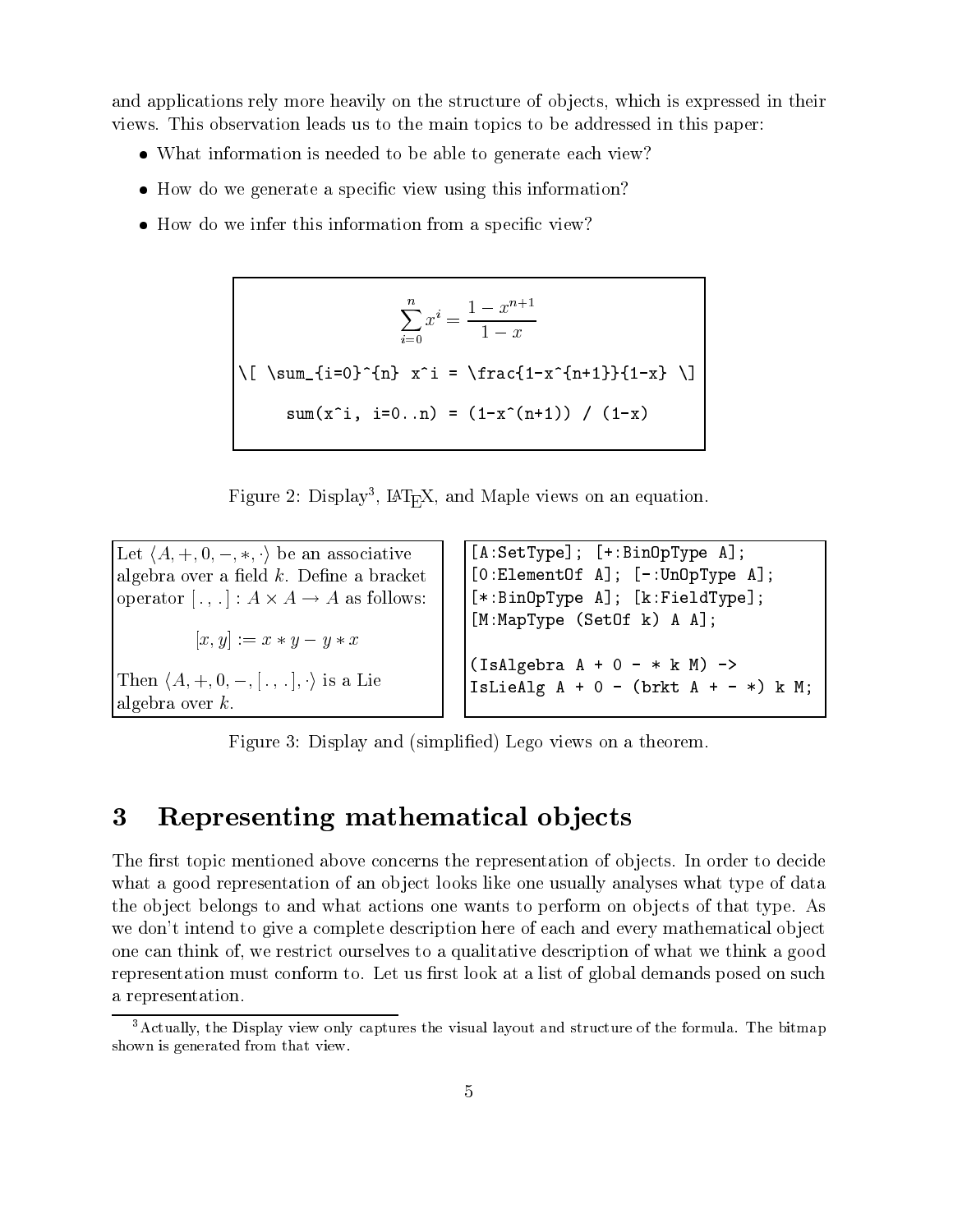- $\bullet$  Every view on an object reflects a subset of the total information that constitutes the object. In order to be able to generate each view, the internal representation must at least comprise all of this information
- The representation must allow for translation to any application that knows how to deal with the object involved. E.g., evaluating the expression  $\equiv$   $\frac{1}{6}$  e  $\degree$  d  $\int_0^\infty e^{-x^2} dx$  can be done by most computer algebra systems, though they may require different names for the operations involved and expect arguments in different orders. The internal representation must be independent of these application-specific features.
- The representation must allow for selection of meaningful subobjects. This is not only required for the system to be able to have things evaluated in parallel, the user might want to perform actions on subobjects too.
- As different views on an object can exist at the same time, the danger of having inconsistent versions of an object appears. The system must treat the objects in a way that consistency is guaranteed.
- We want the system to be easily extensible, therefore the representation must be chosen in a way that an extension leads to local changes only
	- Adding new functionality must be possible without interfering with existing functionality. Think, e.g., of programming for a specific computer algebra system; making the implemented routines available to a reader must only involve introducing the logical functionality to the system's knowledge and extending its knowledge about the computer algebra system
	- Adding a new application must be independent of other applications

These demands strongly suggest the separation of object-specific and application-specific information. The first type of information will be stored in the *internal representation*, the latter in the *application description*.

#### 3.1 The internal representation

The list of demands given above leads us to the following characterisation of the internal representation of objects:

# Completeness

All *intrinsic* information that constitutes an object must be captured by its internal representation. This means not only the value but also the type of the object is part of the representation

### Uniqueness

Though there can exist several views on an object, side by side, there must only be one mastercopy which embodies the actual ob ject All views are generated from this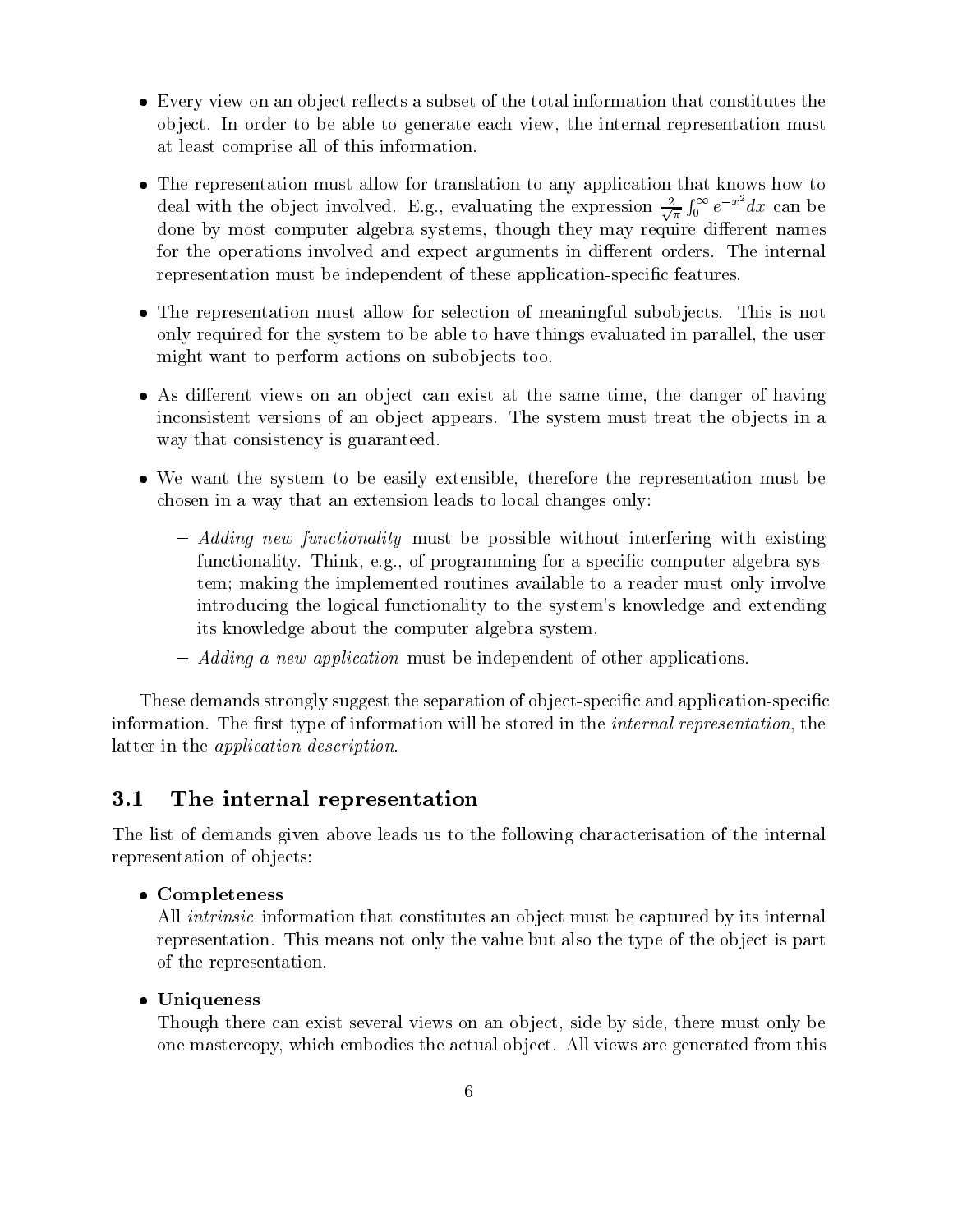mastercopy and every piece of information that is present in a view can be tracked down to a unique (set of) source(s).

# • Syntax abstraction

The fact that we want to express ourselves independently of the applications we are using, raises the question of which language to use. Observing the fact that the notation we use to designate objects does not influence the way we pronounce what we read — each of the views from figure 1 will be read aloud as: "the complement of (the set)  $A''$  — we are able to choose well-known names for actions and constructions<sup>4</sup>. Parameters to an action must be supplied in conjunction with their names, so the order will be irrelevant. Because we allow the user to bind his own preferred names and notation to concepts (including ordering of parameters), the problem of having to use long and tedious names can be resolved; see also section 4 on the use of context.

#### • Reflection of structure

The semantic meaning of an object is not only deduced from the semantic meaning of the words used to describe an object, but also from the way these words are structured into sentences. The internal structure of an object, i.e., what subobjects can be recognised and how they relate to one another, is part of the intrinsic information of the object and so must be reflected by the internal representation.

The demands on uniqueness and reflection of structure, imply that information which is shared between objects, e.g., the domain an object belongs to, will be stored as a reference. A more elaborate description of how information is accessed and used (activated) is postponed until section

#### 3.2 The application description

For the system to be able to use the functionality offered by (external) applications, and in order to do this wisely the system needs to comprise knowledge of the applications This knowledge is stored in socalled application descriptions Essential parts of an application description (without which the translation between internal format and the application's format is impossible) are<sup>5</sup>:

 A mapping from internal names to the names used by the application to address a certain operation. This mapping is domain-dependent: when translating the expression (displayed as) ractorise( $x^- + 1$ ) to Maple, the result is factor( $x^- + 1$ ) if the ring of coefficients of the polynomial s domain is Integer, while it is Factor( $x^{\scriptscriptstyle +}+1$ ) mod 2 if the ring is  $Z/2Z$ .

The unose cases where several names are applicable, the user will be able to nhu the internal name bound the i to the subject sought for via the additional keywords field of its database entry. (Knowledge is internally organised in databases- see subsection 
 

Trivial matters such as the names of hosts on which an application is available- the sequence of com mands that needs to be issued for starting up an application including logging on- etc
- are intentionally left out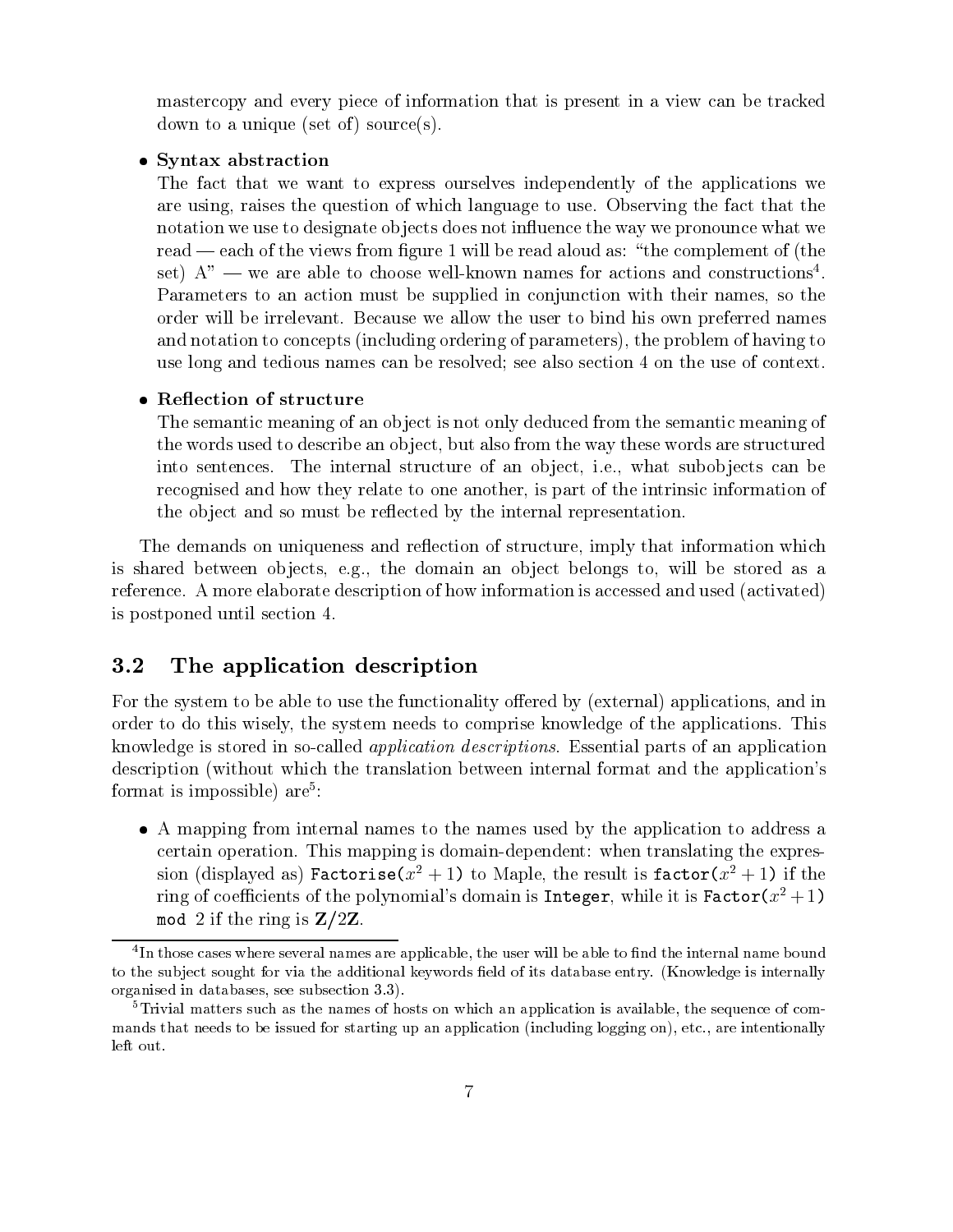The system will construct the inverse mapping from the application's names to the internal names. Since it will not always be possible to infer the domain from the application's view, this mapping may be only partially defined. In such cases the system will rely on the use of context (see section  $4$ ) to complete the mapping when used. If the application does not deliver the results in a suitable format, a normalising procedure might be necessary too For instance if we use an untyped computer algebra system to compute the product of two polynomials from  $\mathbf{Z}[x][y]$ , collecting and reordering of terms of the returned polynomial might be necessary. Of course whenever possible the computer algebra system involved will be put to use to perform this task

- A mapping from the internal way of treating arguments to the one used by the application; in general this involves building an ordered list from the set of named arguments
- An optional mapping which defines priority and associativity of the binary operators offered by the application. When the application generates flat expressions using infix notation and a minimal number of parentheses, this is required so the system is able to build the internal tree structure
- A formal description of the grammar used to build syntactically correct expressions in the language accepted by the application

Considering the fact that the operations on this information only involve term rewriting techniques, we believe that a general way of representing it can be conceived. Developing a sufficient and satisfactory model is currently being investigated.

Next to this information the application description might also contain qualitative in formation like the space and time complexity of the operations it offers. This information can be used by the system to decide which application to choose for performing the re quested operations Other data upon which such a decision will depend are statistics that are to be gathered by the system itself. These will belong to a specific process running an application and may involve network throughput, host machine load, the amount of memory available to that process, and such.

**Remark:** when implementing the model described in this paper, it will probably turn out that we need information concerning the state of a specific instance of an application as well. Many applications allow the loading of modules which add functionality or change the meaning of keywords In such cases the system needs to keep track of which modules are active and the application's description must contain information concerning what modules are required to be active and what commands to issue in order to activate a module The state of an instance of an application also includes information such as which variables are up to date; a further discussion on this matter is considered beyond the scope of this paper

Using a representation as described thus far, it becomes clear how part of the functionality that was mentioned in the introduction, is realised.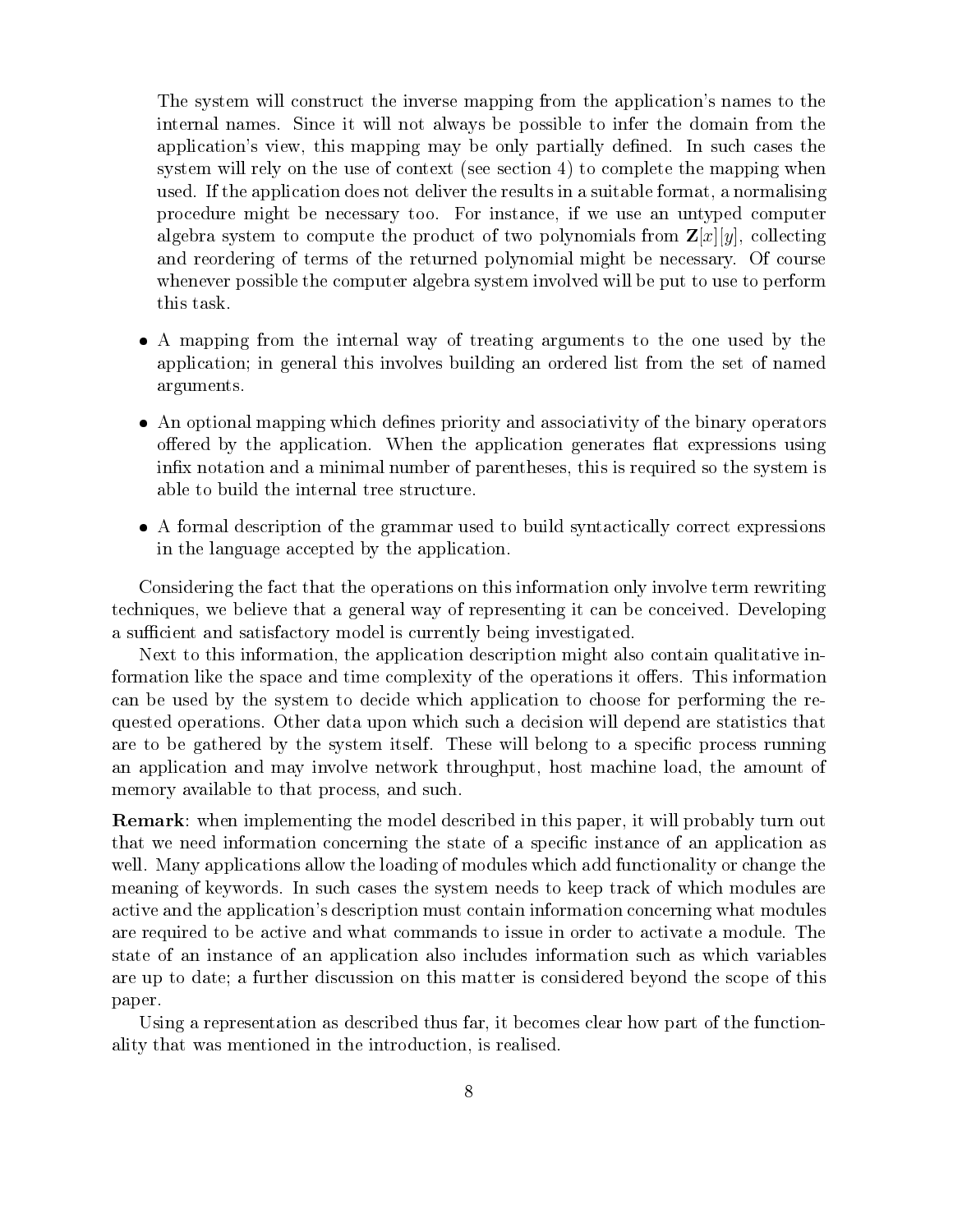# • User-configurable notation

As the user interface of the system is treated the same way as any other application the system will comprise a *user interface description*. What is needed to attain user defined notation (for input as well as output) is a tool that allows the user to change the mappings in that description

# Parallel evaluation

A mathematical expression is a structured object in which we can recognise a top level function identifier and a set of arguments, which are legal expressions themselves. Because the internal representation reflects this structure, the system is able to decide to have subexpressions evaluated in parallel, by different applications if that is efficient, before having a (possibly third) application perform the final evaluation step. This scheme is depicted in figure 4.



Figure 4: Parallel evaluation of an expression

#### $3.3$ The mathematical database

We have already mentioned the fact that we could choose good names to denote mathemat ical functionality. These names and the objects they refer to must reside somewhere in the system, which brings us to the subject of the mathematical database. The mathematical database serves the following purposes

- We need a mathematical dictionary describing which words are known to the system and explaining their meaning. The maps in the application descriptions draw their arguments from the entries in this dictionary
- The database provides the information needed for checking well-formedness of expressions. This includes checking whether arguments belong to the correct domains: If  $P$  belongs to the domain ProofOf(RSSert( $x^- + y^- \geq 0$ )) and MatrixDeterminant is an operator only defined on domains generated by the SquareMatrix domain constructor, the expression MatrixDeterminant( $P$ ) is considered syntactically invalid.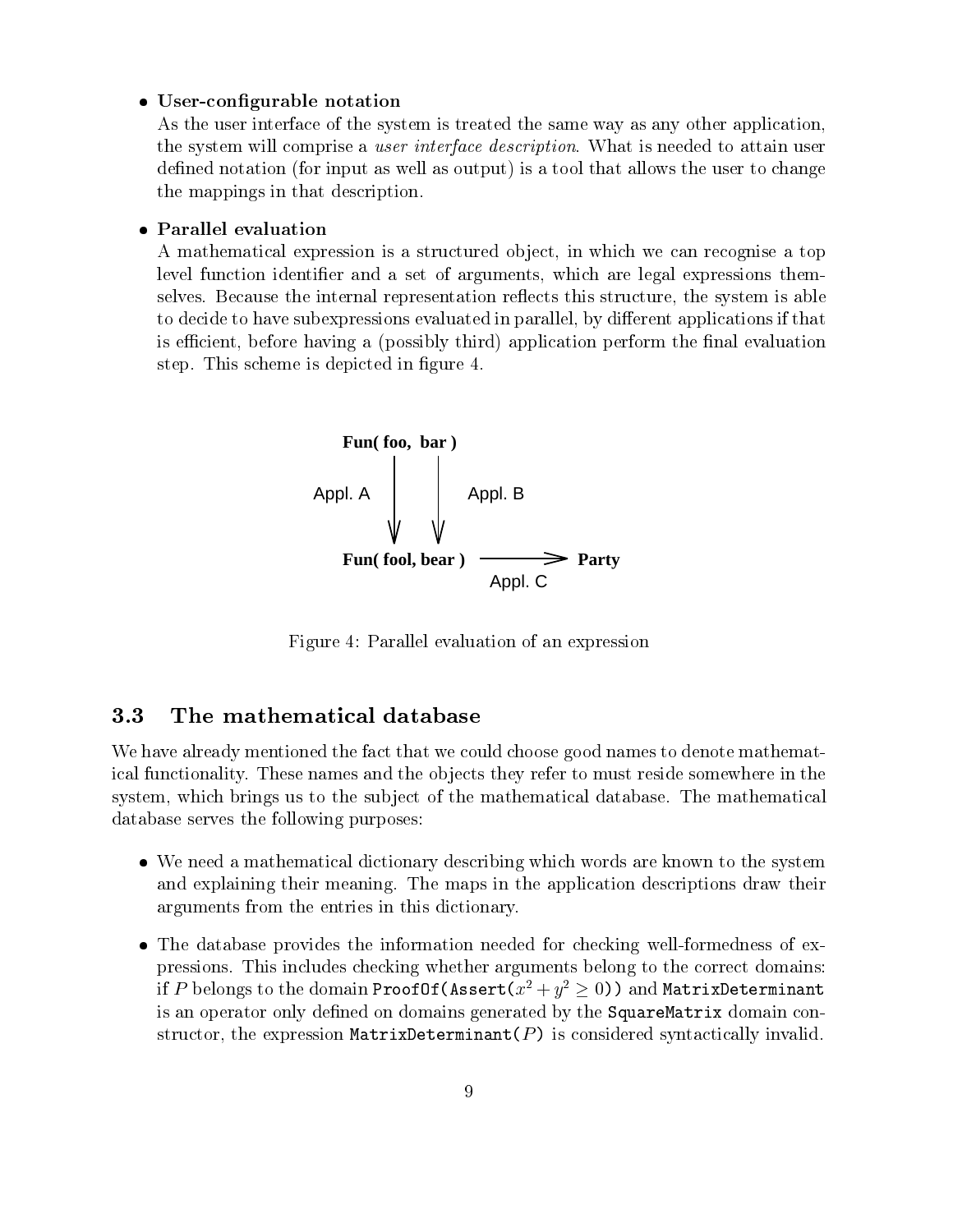- The database offers the means to extend the system's knowledge. The tools that manipulate it comprise ways to define new mathematical objects such as categories. domains, properties, axioms and their constructors.
- The database captures the natural hypertext structure of mathematics. Defining a new type of mathematical object is often a matter of introducing an abbreviation for a structured object involving previously defined objects and notions. Based on certain properties, operations can be defined on instances of the object type. The way this information is stored in the database exposes the interrelationships.

The knowledgeable reader probably has already noticed our use of Axiom Jenks terminology. Indeed, the structure of our mathematical database resembles the way Axiom treats mathematical objects. A notable difference lies in the fact that in our approach a domain has to provide the default names for the required special elements and operators when proclaiming it belongs to a certain category. This way we can express the category AbelianGroup as the category Group extended with the property Commutative for the binary operator. In Axiom these two categories reside in different branches of the category hierarchy.

Remark The price we have to pay is the repeated binding of actual and formal parameters the category author has to provide. However, when the author selects a super category into which the current category is embedded, the tool used for adding new categories presents the author with a suggested list of bindings based on type and name of the parameters Furthermore, the author can indicate the binding through point-and-click operations.

Let us continue with defining the components of our mathematical database.

# • Categories.

A category represents a class of domains and describes (part of) the structure of the domains belonging to it It presents an overview of the special elements and operators of such a domain and gives a list of the properties that must hold for these It does so by stating in which other categories the category is embedded and giving additional properties or axioms that must hold. See figure 5 for a tentative example.

Categories serve to expose mathematical interrelationships, to store the properties to be used in constructing proofs and to allow the use of polymorphic algorithms The validity of such an algorithm depends on certain properties only and is not bound to a specific domain. Binding it to a category therefore seems natural and allows it to be applied to any domain belonging to the category

### • Domains and domain constructors.

A domain is essentially an *abstract data type*; it models the objects belonging to the domain and the operations that can be performed on them. From a mathematical point of view a domain represents a *typed* set. A domain specification defines the default representation of its elements, identifies special elements and defines operations on its elements Finally by stating to which categories the domain belongs the structure of the typed set is expressed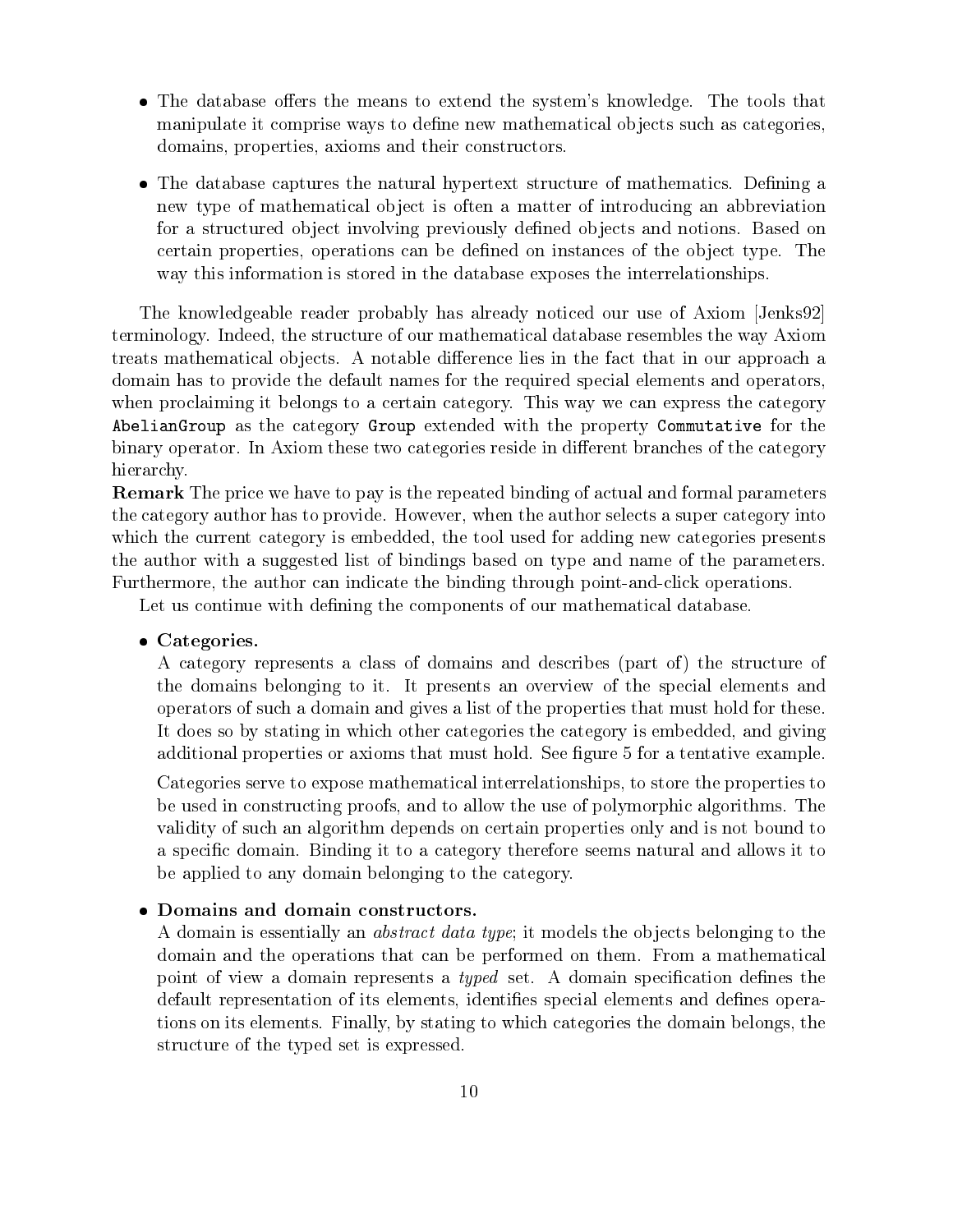Domains are generated using domain constructors, which can take other domains as parameters. Some examples:

#### RealNumber, Integer, UniVariatePolynomial (Ring, Symbol).

The system automatically creates a generic abstract domain for each known category This domain can be used for abstract reasoning and to express the polymorphic operations mentioned in the previous item New domains can also be constructed as subdomains of existing ones by adding predicates that must hold for objects in the base domain. Unless redefined, all operations will be inherited from the basedomain; when used their results will be checked against the predicates to see if they belong to the subdomain

# • Functions.

Functions need not be defined as part of a domain constructor. They can also be defined in groups called packages. A function definition will in general consist only of stating the domain it belongs to and giving the properties that show the relation with other functions in the same package. For example, the functions RadianSine and RadianCosine might be defined in the package Trigonometry, which would contain properties like the sum of their squares equals the constant (function) one. The domain they belong to could be  $C_-(R, R)$  (where  $R$  denotes RealNumbers) as opposed to, say, UnaryOperator $(R)$ , which would be their type if they were defined by the domain RealNumbers. On the other hand, default expansions (templates) can be given, allowing one to give a polymorphic definition for an operation (in such a case the operation will be bound to an abstract domain or category

### • Properties or axioms.

The properties are used by categories and domain constructors as the primary means to describe the structure of domains Each one represents a valid operation on the trees used to represent mathematical ob jects Translating a property to a proof checker's view may result in a rewrite rule to be used in a proof. We can also think of a user applying operations to prove equality between two expressions represented as trees; by pointing and clicking he would select the action, connect actual to formal parameters and apply the action The rule for associativity might then be represented to the user as shown in figure 6.

#### • Domain conversions.

It is often the case that a domain can be naturally embedded in another domain even though it is not explicitly constructed as a subdomain of that other domain. For instance, the rational numbers can be seen as a subfield of the field of real numbers. If we want the system to accept rational numbers where formally only real numbers would be valid, we need to provide the system with a conversion operation that maps rational numbers to the corresponding real numbers. Such a conversion can be given as a function  $\frac{1}{\sqrt{2}}$  in which case the user explicitly needs to apply it  $\frac{1}{\sqrt{2}}$  or it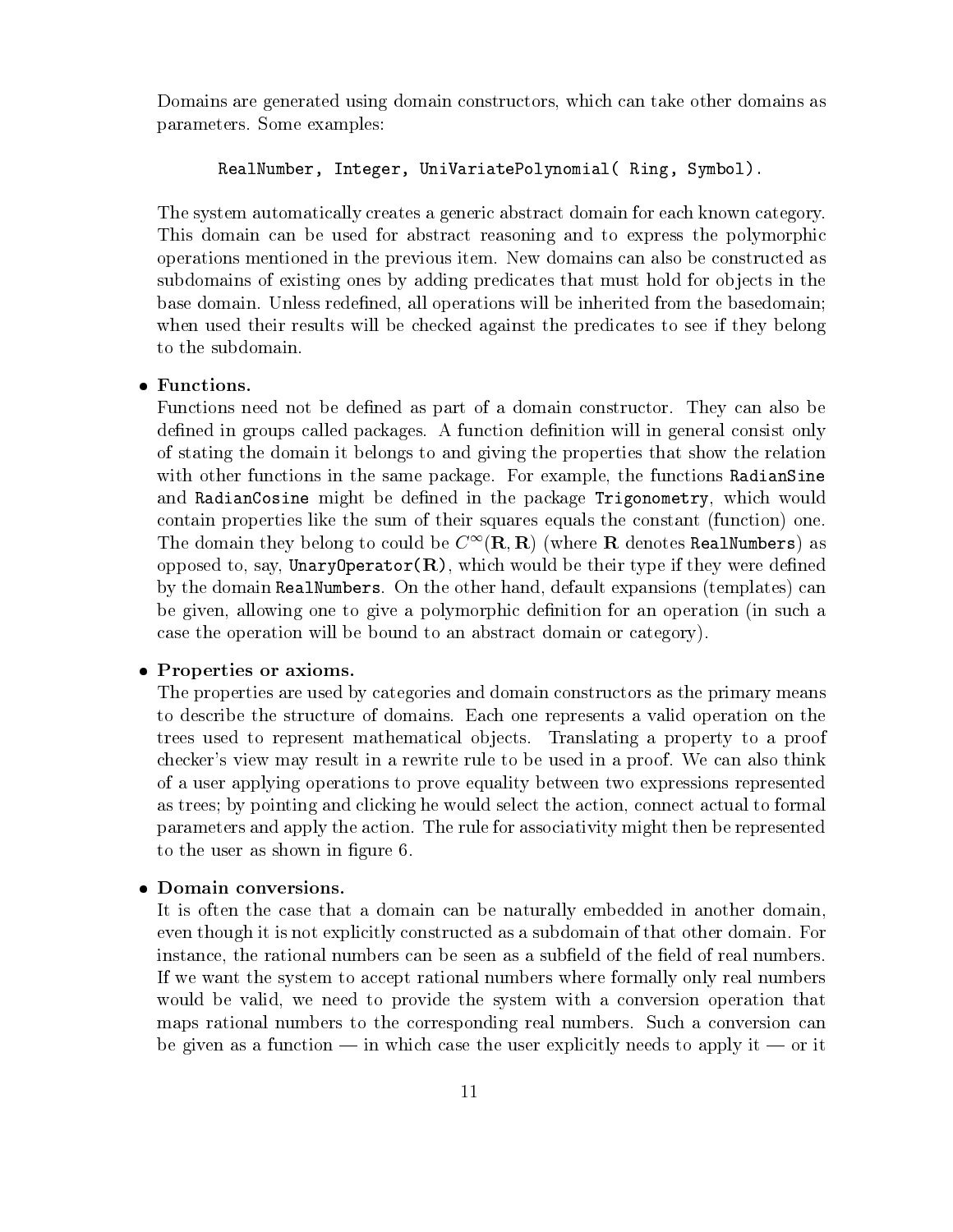```
Category \overline{identifier:} Ring
Arguments
Basetype: ObjectType
zero: Basetype
add: (left:Basetype, right:Basetype) \rightarrow Basetype
minus: (\text{argument:Basetype}) \rightarrow \text{Basetype}multiply: (left:Basetype, right:Basetype) \rightarrow BasetypeInherited Properties
AbelianGroup(Basetype=Basetype, E=zero, operator=add, inverse=minus)
SemiGroup(Basetype=Basetype, operator=multiply)
Additional Properties
DistributeLeftBranch(OldTop=multiply, NewTop=add)
DistributeRightBranch(OldTop=multiply, NewTop=add)
Note: these two properties check whether the types of the operators match and
create equivalences of
a-b-b-c and a b-c and a b-c and a b-c and a b-c and a b-c and a b-c and a b-c and a b-c and a b-c and a b-c an
\mathbf{b} and a set of the state \mathbf{b} and \mathbf{c} are the contribution of the state \mathbf{c}
```
Figure 5: Part of description of the category Ring

can be added to the domain conversions section of the database In the latter case the system will transparently add the domain conversions where applicable. When explicitly creating a domain as a subdomain, this section of the database will be updated automatically

All entries in the mathematical database carry additional information, such as a field containing a verbose description of the entry extra keywords by which the entry can be found by the database browser, pointers to related issues, classification codes, etc.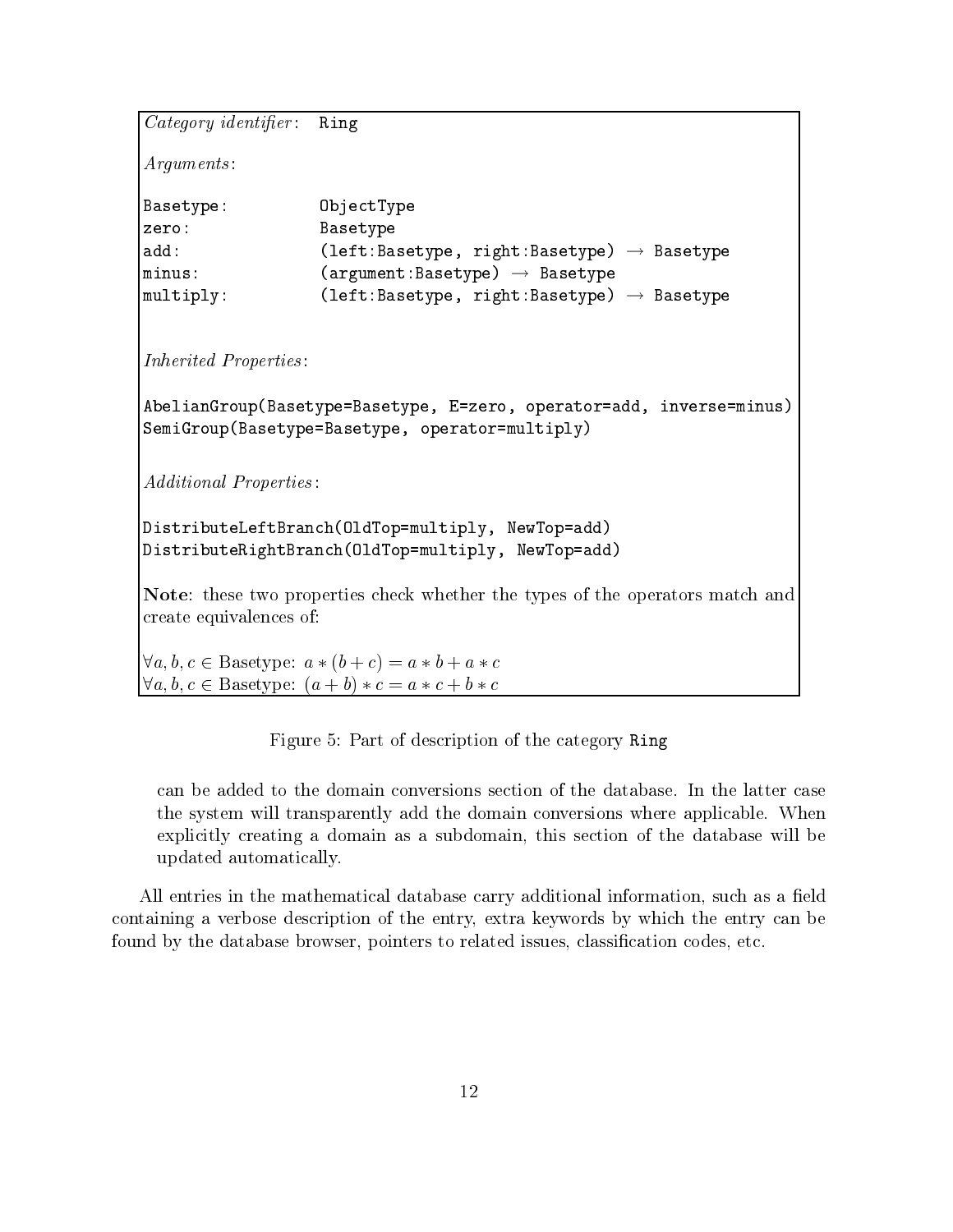

Figure 6: Tree representation of property Associative (Domain=G, Operator=+)

#### Context  $\boldsymbol{4}$

Now that we have given a description of the internal representation of mathematical ob jects, and have shown the viability of generating an application's view, we are still left with the following problem

• How do we generate the internal representation from these views?

This translation does not only involve parsing expressions written in an application's language  $\equiv$  we will need the information from the application's description for that part of the task  $-$  as many an application's view lacks part of the information needed. Maple's view on polynomials for instance, completely ignores the concept of *ring of coefficients*. Even after feeding maple the expression  ${\tt ractor}(x^-+1)$  mod  $z$  it forgets the domain information in subsequent computations. What we need is a mechanism that allows the system to deduce the missing information; this is where *context* starts playing a rôle. We think of context as the set of knowledge that is *actively* available at a certain moment in time. In a way it temporarily restricts our knowledge to a small dedicated set, thus allowing us to correctly interpret otherwise ambiguous statements This characteristic is retained by our formal model of the concept. Our formalisation of context offers the following functionality:

- It provides the living-room for the objects which are currently active  $-$  an object is called active if it is allowed to be engaged in computations. To each object in the context a name can be bound, which can be used to refer to the object. Thus, the author can attach a name to an expression that is displayed to the reader, say  $\text{Expr}$ , and use Evaluate  $(\text{Expr})^6$  to create a piece of text in which the latter object will get updated as soon as the reader changes the first.
- $\bullet$  Before an object can become active (by entering the context) its internal representation must be generated/completed. In many cases this will involve the use of the current contents of the context: if it contains a variable  $x$  belonging to the domain

 $6$ The formal parameter names may be omitted if the order of the parameters is irrelevant (as for any unary or commutative binary or when all actual parameters are identicalassociation can be deduced unambiguously from the context- e
g by type considerations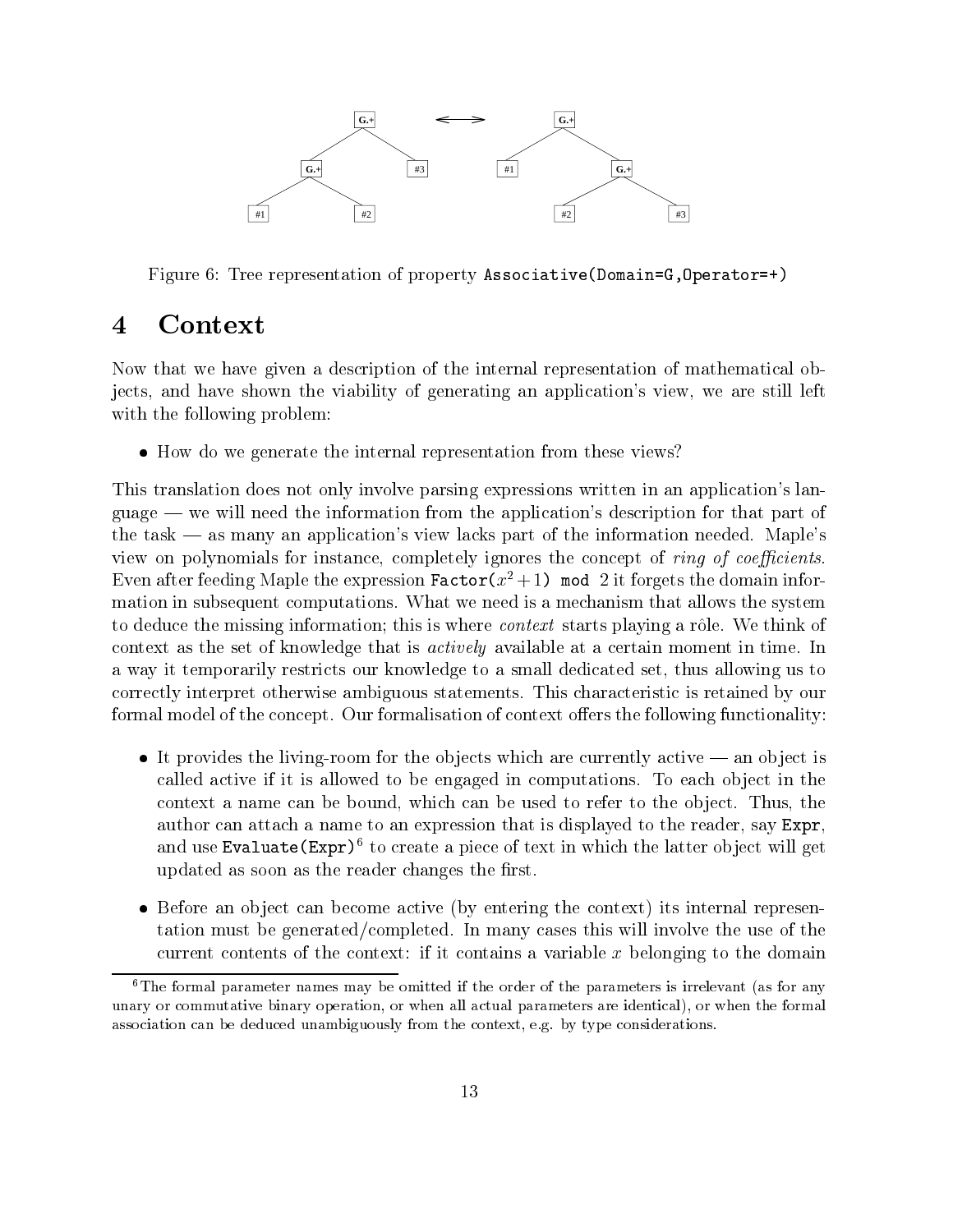$\mathbb{Z}/7\mathbb{Z}$  and we want to activate the expression  $x + 3$  (appearing as an untyped expression in the interactive book sources), the system infers the domains for  $+$ , 3 and  $x + 3$ . (BinaryOperator(Z/7Z), Z/7Z and Expression(Z/7Z), for instance). Using this mechanism the system interprets objects at the time and place they are used. The meaning of an expression is thus dependent on material directly preceding it (from the reader's point of view!). So, if there are several routes via which a reader can arrive at a certain point in an interactive book, the contents is interpreted according to the route taken. It is this behaviour that justifies the term *context*.

- As the internal representation of an object is complete (see subsection 3.1), all the objects related to an active object reside in the context as well, i.e., the part of the mathematical database containing the object's domain and the operations defined therein. Using this information the system can complete partial internal representations that, e.g., are delivered as a result computed by a computer algebra system (see subsection 3.2). The system only uses *active* knowledge when interpreting (parsing) objects to their internal representation. This has the advantage that otherwise ambiguous expressions can now be correctly understood without the aid of the reader
- If an object in an interactive book is editable, the editor  $-$  the application used for editing  $\sim$  can question the context about the type of the object allowed as input. Using this type and the operations allowed on objects of this type (also extracted from the context) the editor is able to accept only valid expressions and aid the user in doing so. (Showing a list of available functions/operators, auto-completing partial function names, etc.).
- If we think of the system as an interpreter and the interactive book sources as pro grams, then the context serves as the set of visible data. Introducing new objects into the context can temporarily hide or permanently destroy previous objects and objects can be declared local to a part of a book, such as a section or a paragraph. Using these mechanisms the author has complete control on the lifetime and visibility of ob jects For example in a problem solving section of a book a careful setup of the context by the author can provide the reader with a limited set of objects and actions, that are especially suited to the task at hand.

#### $\overline{5}$ Outline of an interactive example

In order to get an idea of how everything works together we will look at a simple example Suppose the following box shows an extract from an interactive book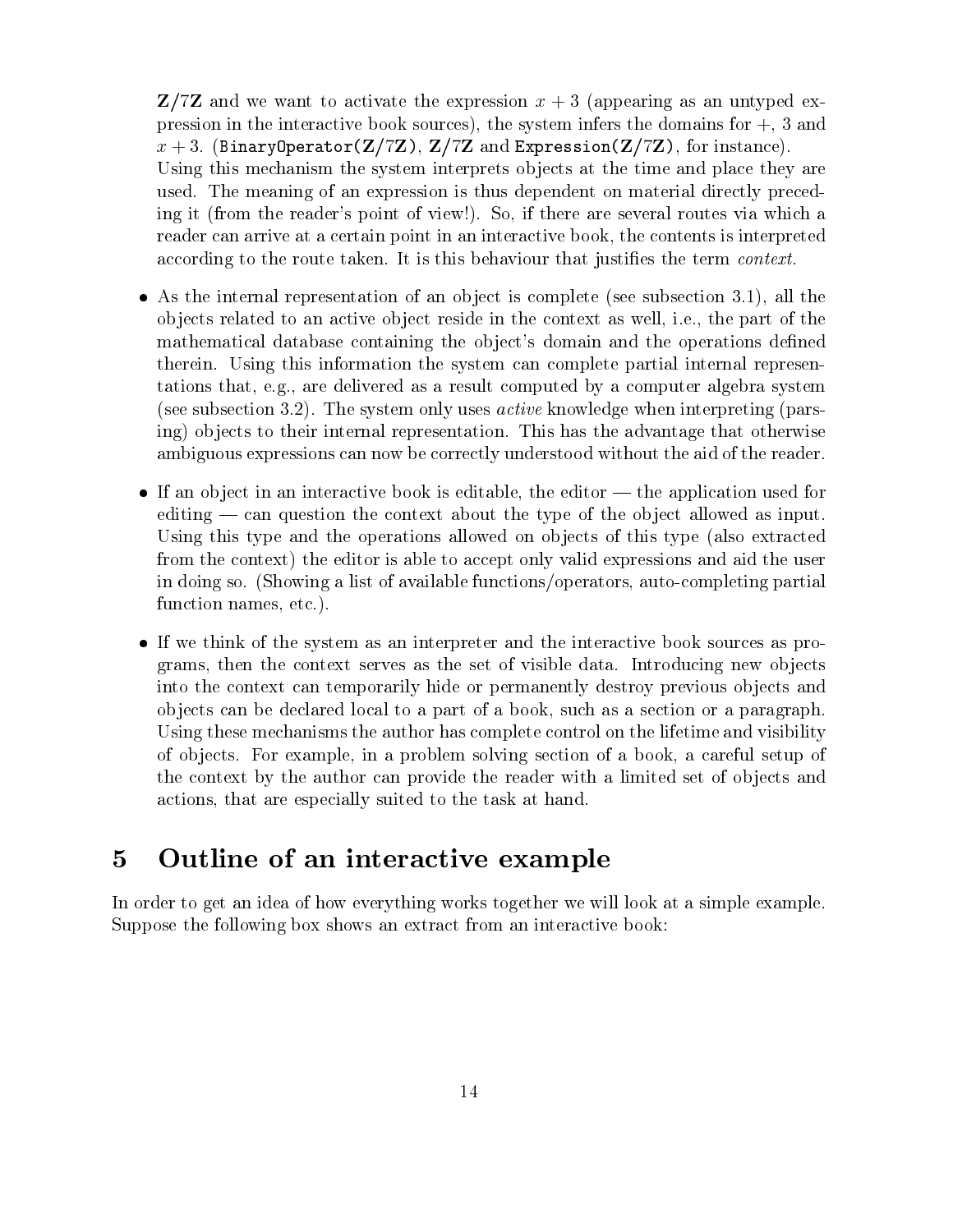| This example shows us the results of applying the     |                        |  |
|-------------------------------------------------------|------------------------|--|
| schoolbook division algorithm on two polynomials with |                        |  |
| integer coefficients. You can change the dividend and |                        |  |
| the divisor and see how this affects the quotient and |                        |  |
| the remainder.                                        |                        |  |
| Dividend: $\left\  x^2 + 3x + 2 \right\ $             | Divisor: $\boxed{x+5}$ |  |
| $\lfloor$ Quotient: $\lfloor x-2\rceil$               | Remainder: $ 12$       |  |

In this example boxes surrounded by a double outline denote the parts that are editable by the reader, the singly outlined boxes contain the non-editable results and the items that have a hyperlink attached to them are printed in Sans Serif.

When the reader visits this paragraph  $-$  the paragraph gets displayed  $-$  the context needs to be initialised so that the needed computations will take place Therefore a special object is attached to the paragraph object, that contains the instructions that activate the necessary mathematical objects. Figure 7 shows what the contents for this *context* initialising object might look like. In that figure we use four different types of assignment:

#### $\sim$  Type assignment assignment assignment assignment assignment assignment assignment assignment assignment assignment assignment assignment assignment assignment as  $\sim$

connects a domain to an object if necessary a new object will be created In this particular case it is used mainly to ensure that any previous value x might have will be invisible in this paragraph

#### name assignment can be a property

defines an alias. All subsequent references to POL will be replaced by references to the given polynomial ring

#### Direct assignment

replaces the previous value of an object by the given one. Here we have used it in conjunction with the type assignment, which ensures us only objects of the given type may be assigned to P1 and P2.

#### Delayed assignment

binds the given expression to the object, i.e., no evaluation of the right hand side will take place. Furthermore, we haven't restricted the pair to a type. As the members of the pair are used in the book as read-only objects, there is no need to impose such a restriction

The text part of the paragraph then looks like "ligure 8. Concerning the horrid look of this piece of text one should keep in mind that the authoring system takes care of providing the mark-up. As the intended meaning of the mark-up is clear, we return to our original pursuit looking at how the system handles the mathematical ob jects involved

As the development of the system is still in the design phase- the actual format may dier from the shown one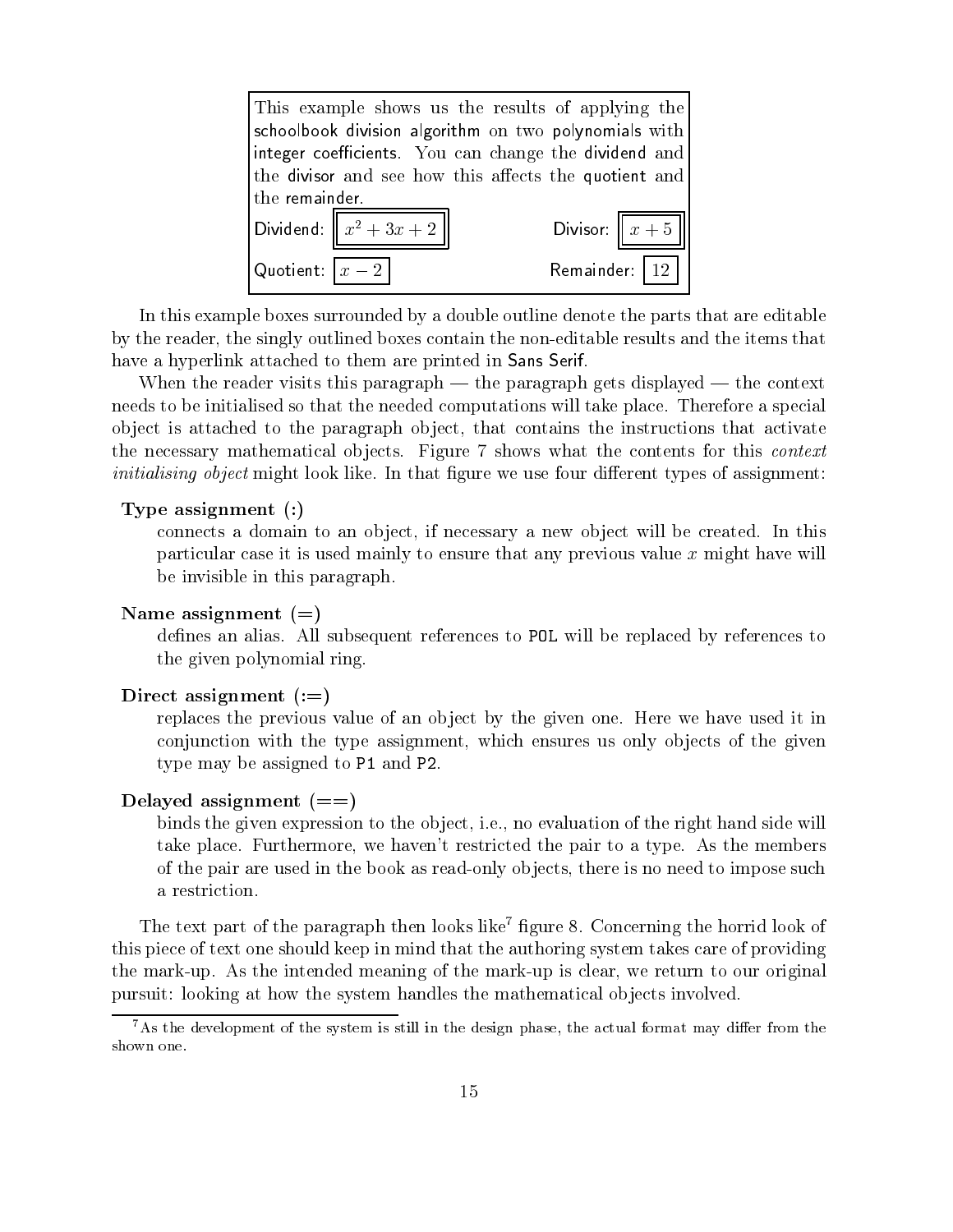| $x$ :                                                               | Symbol                                         |
|---------------------------------------------------------------------|------------------------------------------------|
| $POL =$                                                             | UnivariatePolynomial( CoefficientRing=Integer, |
|                                                                     | Dummy= $x$ )                                   |
| $ P1  :=$                                                           | $x^2 + 3x + 2$ : POL                           |
| $P2 :=$                                                             | $x+5$ : POL                                    |
| $\vert$ (Quotient, Remainder) == SchoolbookDivision(RingObject=POL) |                                                |
| (Dividend=P1, Divisor=P2)                                           |                                                |

Figure 7: A context initialising object

When the reader visits the paragraph the first thing that happens is the initialisation of the context A new local context block is created and the following sequence of actions takes place

- A new name x is added to the newly created block and, if it wasn't already in the context the Symbol domain is loaded from the domain section of the mathematical database. An object of the domain is then created and bound to the name  $x$ .<br>• A new name POL is added. If the polynomial and the integer domains weren't in the
- context, the Integer domain and the domain constructor for UnivariatePolynomial are loaded and, after checking the types from Integer and  $x$  to be Ring and Symbol, expanded. The resulting domain object is then bound to the name POL.
- $\bullet$  The new names P1 and P2 are added and two polynomial objects with the given values are created. These values then get bound to the corresponding names.
- $\bullet$  If not already there, the names Quotient and Remainder are added, the Schoolbook-Division is loaded from the packages section of the mathematical database and after checking the type of POL to be EuclideanRing, expanded. Finally, the types of P1 and P2 are checked and the *invariant* that binds the values of Quotient and Remainder is created

After the context initialisation has taken place, the system proceeds with actually displaying the paragraph on the screen. To this end, using the information stored in the display description, a logical visualisation of the paragraph is built. When the system encounters Evaluate (Quotient) in the source it will consult the context to get the internal representation of the object. The system then needs to evaluate the right hand side (RHS) of the invariant for the first time. It will select an appropriate computer algebra system  $(CAS)$ , i.e., the translation of the RHS using the CAS's application description is successful, and send the necessary expressions to the CAS. Again using the CAS's application description and the knowledge that the returned expression is a pair of univariate poly nomials with integer coemclents , the results are converted to the internal representation

 ${}^{8}$ Expansion of the definition of the schoolbook algorithm includes its signature.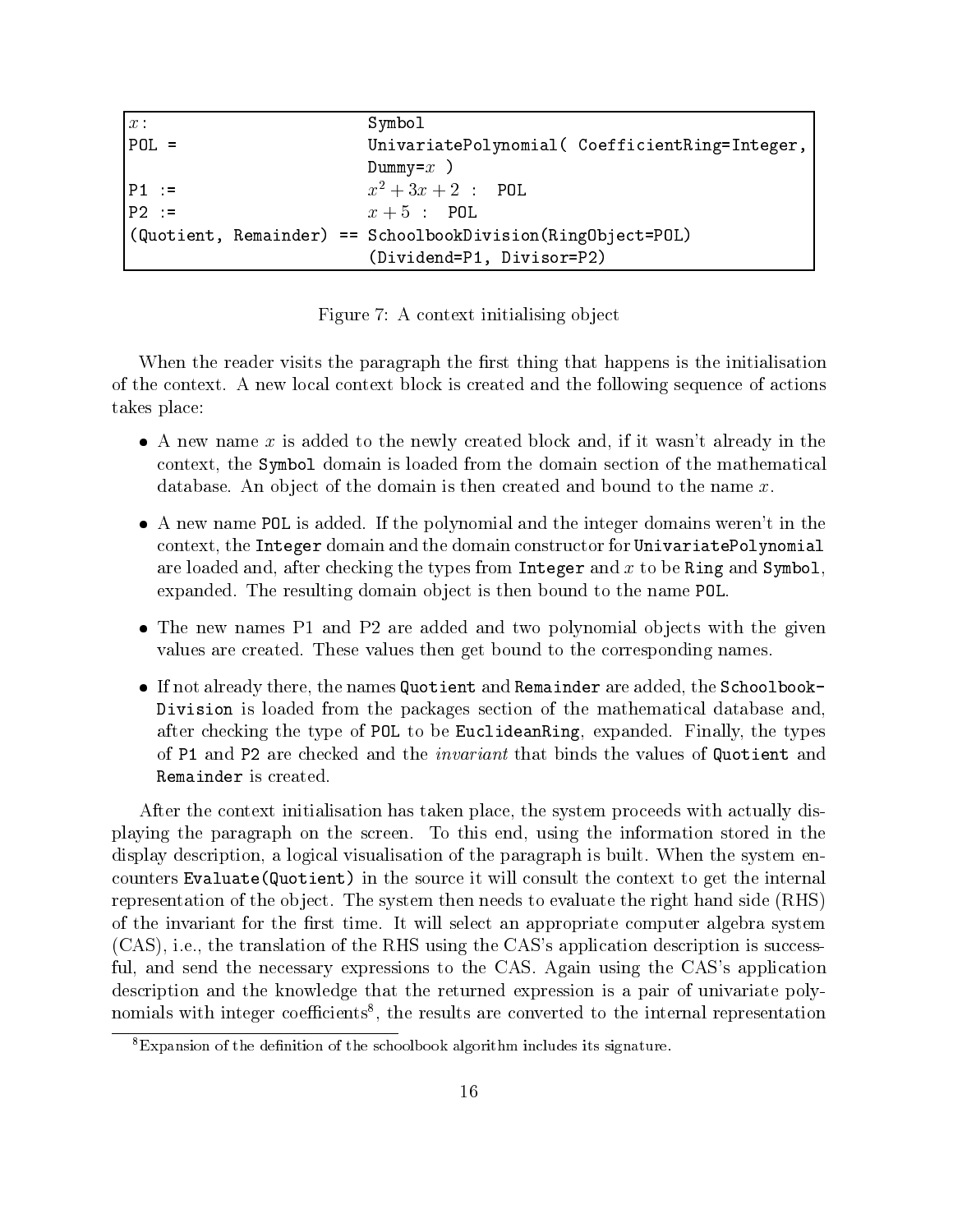```
SHOW
 /SENTENCE
  \overline{\phantom{a}}This example shows us the results of applying the
    DICT schoolbook division algorithm -
DICT
    on two DICT polynomials - DICT polynomials - DICT polynomials - DICT with two DICT with two DICT polynomials -
    DICT integer -
DICT DICT coefficients -
DICT
 \SENTENCE
  -
 /SENTENCE
    You can change the DICT dividend -
DICT and the
    DICT divisor -
DICT and see how this affects the
    DICT quotient -
DICT and the DICT remainder -
DICT
  -
SENTENCE
 DISPLAY
    DICT Dividend -
DICT  INOUT MATH P -
MATH -
INOUT
   /HFILL
    DICT Divisor -
DICT  INOUT MATH P -
MATH -
INOUT
  -
DISPLAY
 DISPLAY
    DICT Quotient -
DICT  OUT MATH EvaluateQuotient -
MATH -
OUT
   /HFTIJ
    \overline{\phantom{a}} . Here \overline{\phantom{a}}DICT Remainder -
DICT  OUT MATH EvaluateRemainder -
MATH -
OUT
  -
DISPLAY
```
 $\mathbf{F}$  figure of text part of the part of a part of a part of a part of a part of a part of a part of a part of a part of a part of a part of a part of a part of a part of a part of a part of a part of a part of a part

-SHOW

and bound to P1 and P2. The system will also set a flag to note that the current value conforms to the invariant. This has the advantage that a subsequent request for the value of the evaluated remainder will be handled without recomputation taking place When the logical visual image is complete, the actual visual image is generated and the paragraph finally gets displayed on the screen.

The last thing to describe is what happens when the reader changes the values of P1 and/or P2. When the reader selects an object to edit, the editor first finds out the allowed type of the object. This information is provided by the context. Then it loads from the display description the rules that describe how such objects are to be displayed. In this case the display's view on Integers, UnivariatePolynomials and  $x$  are loaded. Using all this only valid polynomials are accepted as input. Note: as the context does not contain any special operations which deliver the required polynomials as a result (e.g., taking the derivative with respect to x), the reader is only allowed to use the operations defined in the domain to construct polynomials. Once the reader has finished editing, the context gets updated. The system then notes the invariant is out of date, and will initiate recomputation of the dependent values and update the display as was described in the preceding paragraph. Figure 9 depicts the main dataflow resulting from changing P1 or  $P2.$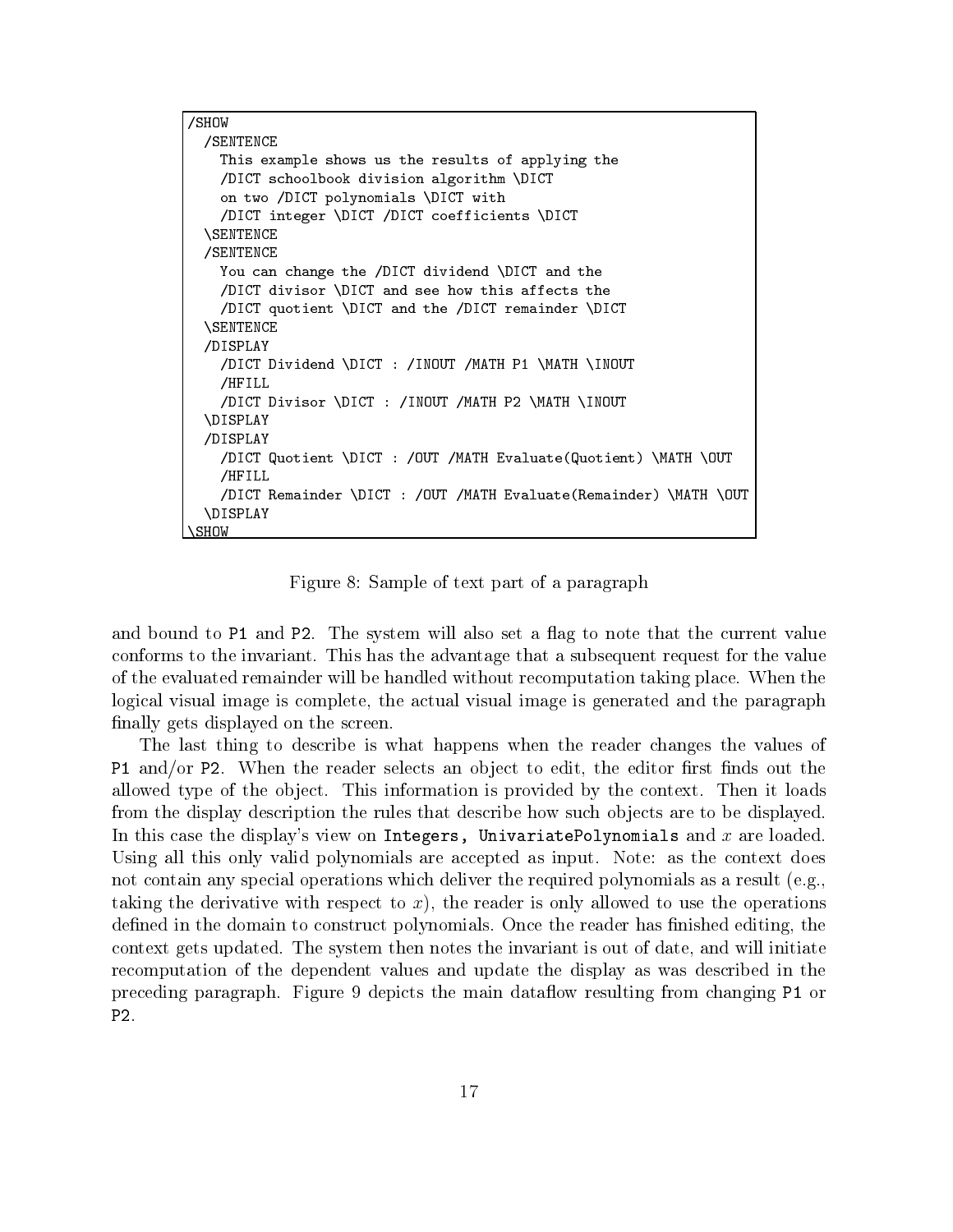

Figure 9: Main dataflow when the example is updated

#### Future ideas and conclusion 6  $\sim$

The way the system handles user input allows us to achieve a higher degree of applica tion integration by treating applications likewise This can be particularly useful if we consider the case where a proof checker encounters a step requiring symbolic evaluation Consider, for example, a proof step consisting of evaluating the validity of  $z \to 10$  , where the natural numbers are implemented using Peano's laws. For a computer algebra system this requires much fewer evaluation steps than for the proof checker so if the proof checker could consult our system, a significant gain in speed could be achieved. Another advantage lies in a gain in simplicity when presenting the proof to the reader, who will probably be satisfied with presenting the equation to be equivalent with  $1024 > 1000$ .

As the mathematical database is never complete and authors will surely want to use their own code from within an interactive book interactive book deliverables need to comprise ways of automatically extending the mathematical database as well as transfering, say, computer algebra specific code to a particular instance of the CAS. Furthermore, at the same time the application's description needs to be updated to reflect the new functionality. The final product will include such a mechanism.

If the system proves to be successful, the internal representation may serve as part of a protocol to exchange mathematical expressions amongst different computer algebra systems. Expanding on this idea a protocol for exchanging mathematical documents might eventually arise. While it is not one of our main goals, we do believe such a protocol will be conceived in the near future

Allthough we have spoken about the mathematical database as being part of our system it is probably useful to have it implemented as a stand-alone application. It is the part of our system which best allows itself to be shared among applications after all it is mainly accessed to retrieve information, which easily allows for concurrent use. Thus, we can imagine research groups setting up networkwide mathematical database servers

Of course our system will only be useful if there is enough material  $-$  interactive books available As many mathematical documents are written using a TEX dialect such as